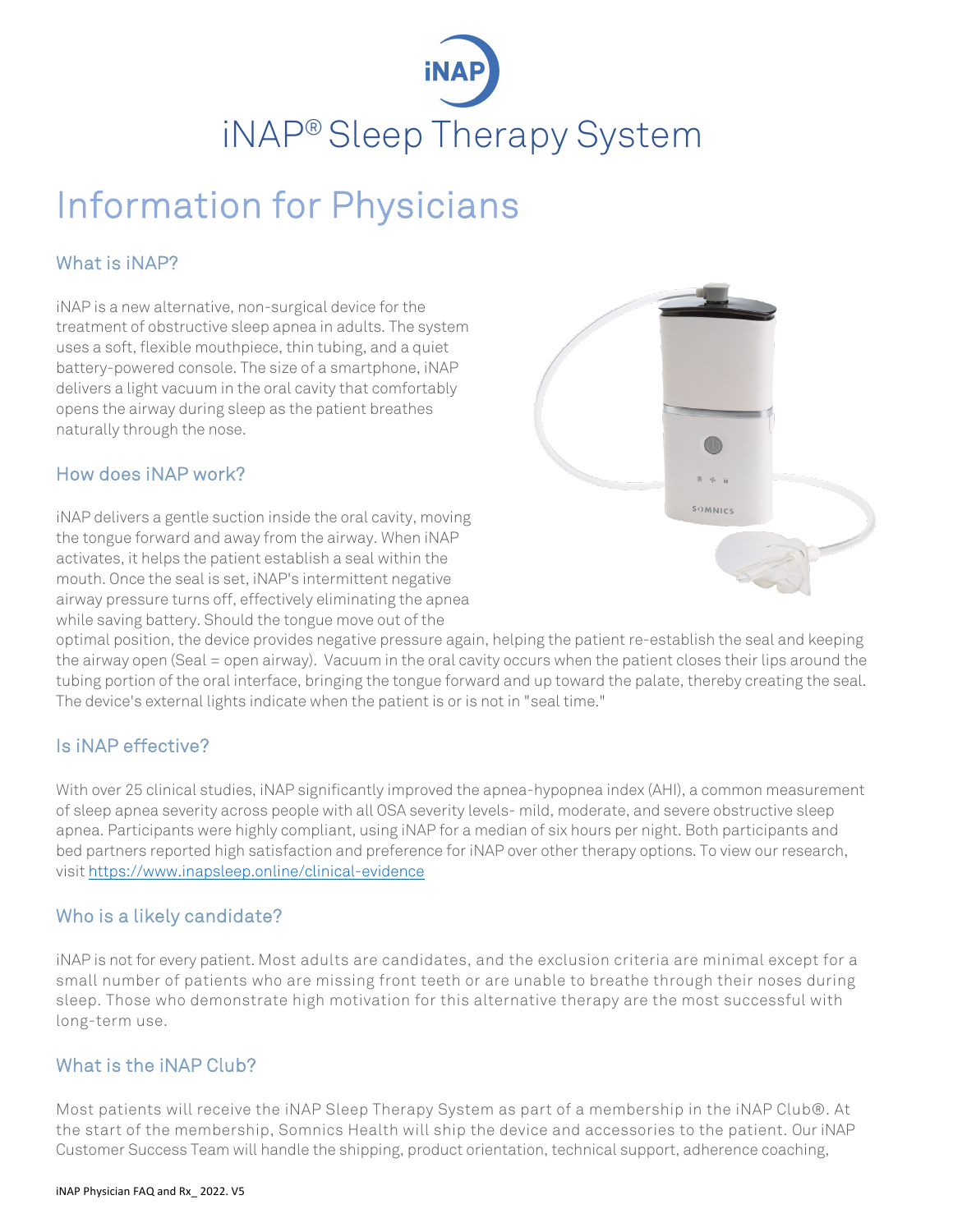

compliance tracking, and refills of consumables each quarter as part of a recurring monthly fee. We suggest that patients on Membership stay with the treatment for at least three months so they have enough time to acclimate to therapy. Afterward, they are free to cancel their membership and return the device. Members also receive other benefits, including device upgrades, new accessories to try out, and offer constructive feedback.

#### What are the costs?

To test the market, we initiated a soft launch, beginning in California. We offer two options:

1) Membership- for those who would like to try and use iNAP at a lower initial price point, membership is \$84.00 per month. This allows cancellation anytime during the 24 months after the initial 3 months period. Resupplies are sent to the customer every three months and include shipping. After 24 months, the membership fee drops to cover quarterly supplies (see prices on our online store, https://www.inapsleep.online/shop) and ownership transfers to the patient.

2) Purchase- \$999.00 includes three months of supplies, shipping and a 2-year warranty. Purchasers may order new supplies as needed by visiting our online store, https://www.inapsleep.online/shop . Patients can return the device within the first 90 days and will be reimbursed minus a restocking fee.

#### Is iNAP Covered by Insurance?

Not at this time. Somnics Health will soon work with private and federal insurance companies to establish coverage for the product. Currently, patients pay out-of-pocket for this therapy. The good news is that iNAP is eligible for coverage under HSA/FSA employer plans.

#### How do I refer patients for iNAP treatment?

Prescribing iNAP is easy. Please fax the prescription to 1.833.847.2009. Once we receive a prescription, we notify the patient to sign disclosure forms and submit payment securely on our website. Once they've registered, we will contact the patient, answer any questions, arrange shipment, and coordinate a telehealth onboarding session with them. We suggest that your staff provide a copy of the prescription to the patient for their records. Please use the prescription template below or your usual Rx form.

#### Are there any published studies?

Many! Over 30 iNAP efficacy studies have been published in peer-reviewed manuscripts and abstracts around the world. A list of clinical studies is available on our website at https://www.inapsleep.online/clinical-evidence.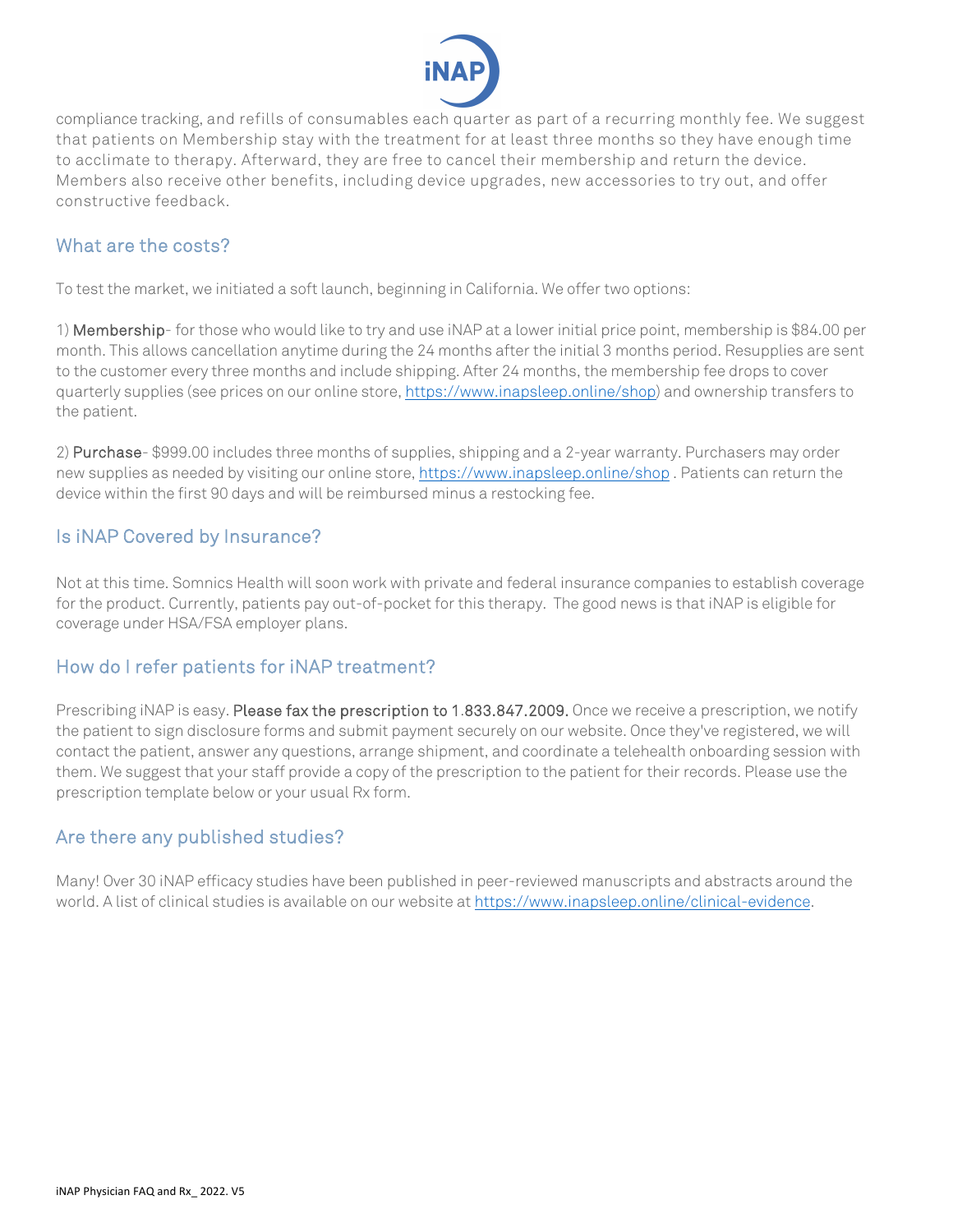

#### What services are provided by Somnics Health?

Once your patient is ready to start iNAP, our iNAP Customer Support team will handle the product orientation and pair the device with their smartphone to track their progress. We also provide continual technical assistance, adherence coaching, troubleshooting, compliance tracking, and new supplies replenishment. We will notify your office should patients need further medical management and support. As the prescribing physician, you have the opportunity to follow the progress of each of your patients (compliance, treatment time per night, etc.) by registering and logging on to our platform www.somnics.cloud.

#### What if the patient has not had a recent sleep study?

When speaking with patients, please feel free to reevaluate the patient to obtain an updated baseline sleep report. Some sleep physicians may also be interested in comparing the baseline study results while the patient is using INAP and undergoes a new HST.

If you or your staff have any questions or would like to meet with us on Zoom, please contact iNAP Customer Service at 833.SOMNICS (833.766.6427) or visit inapsleep.online.

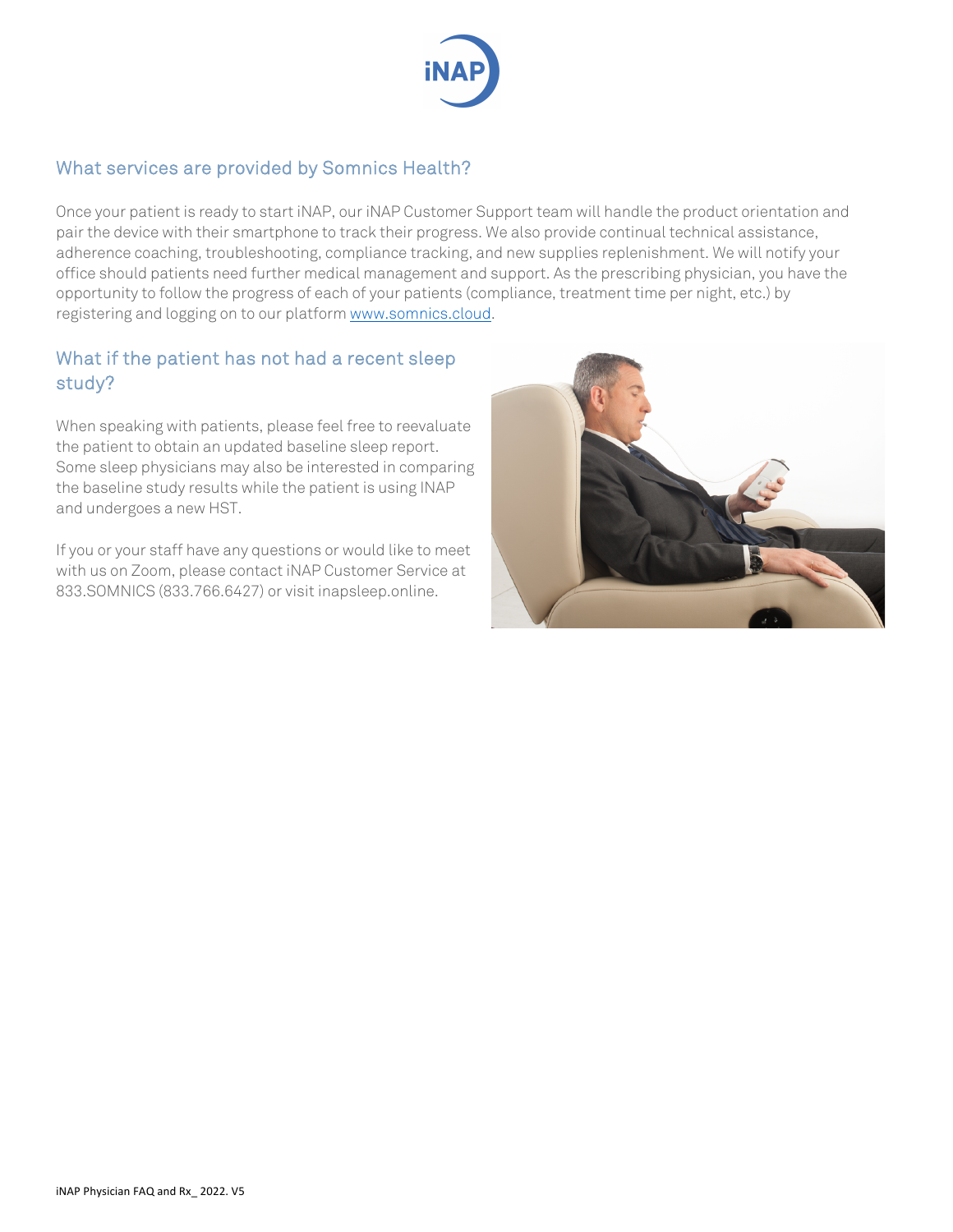

| <b>FAX-Confidential</b>                                                                                                                                                                                                                                                                                                                                                                                                                                                                                                                                                                                                                                                           |                              |  |  |  |  |  |
|-----------------------------------------------------------------------------------------------------------------------------------------------------------------------------------------------------------------------------------------------------------------------------------------------------------------------------------------------------------------------------------------------------------------------------------------------------------------------------------------------------------------------------------------------------------------------------------------------------------------------------------------------------------------------------------|------------------------------|--|--|--|--|--|
| To: Somnics Health<br>From: __________________________<br>Phone:_____________________<br>Re: INAP Sleep Therapy Request                                                                                                                                                                                                                                                                                                                                                                                                                                                                                                                                                           | Fax # 833-847-2009<br>Pages- |  |  |  |  |  |
| Certificate of Medical Necessity / Prescription for the INAP Sleep Therapy System<br>ш                                                                                                                                                                                                                                                                                                                                                                                                                                                                                                                                                                                            |                              |  |  |  |  |  |
|                                                                                                                                                                                                                                                                                                                                                                                                                                                                                                                                                                                                                                                                                   |                              |  |  |  |  |  |
|                                                                                                                                                                                                                                                                                                                                                                                                                                                                                                                                                                                                                                                                                   |                              |  |  |  |  |  |
|                                                                                                                                                                                                                                                                                                                                                                                                                                                                                                                                                                                                                                                                                   |                              |  |  |  |  |  |
| Confidentiality Notice: This transmission and attachments may contain confidential or legally privileged company, employee<br>or protected patient health information intended only for the individual or entity named in the address. If you are not the<br>intended recipient, you are hereby notified that any disclosure, copying, distribution, or reliance upon the contents herein is<br>strictly prohibited, may violate local, state or federal law and incur serious penalties, including imprisonment. If you have<br>received this transmission in error, please reply to the sender to make arrangements for proper delivery or immediate<br>destruction. Thank you. |                              |  |  |  |  |  |